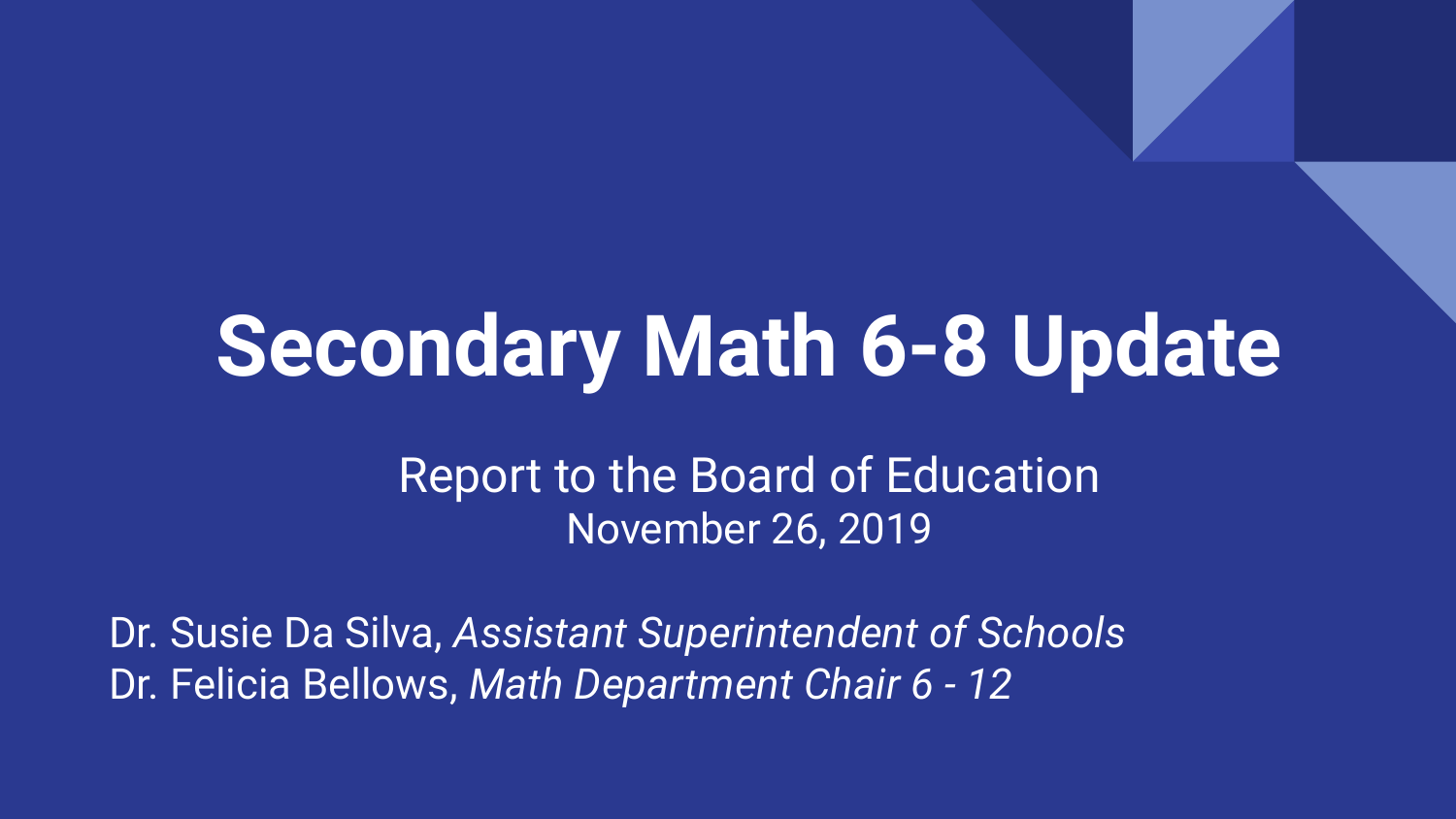# **Purpose of the Research Team**

- **●** Research primary resources for 6-8 mathematics
- Investigate implications for 9-12 mathematics
- **●** Make a recommendation

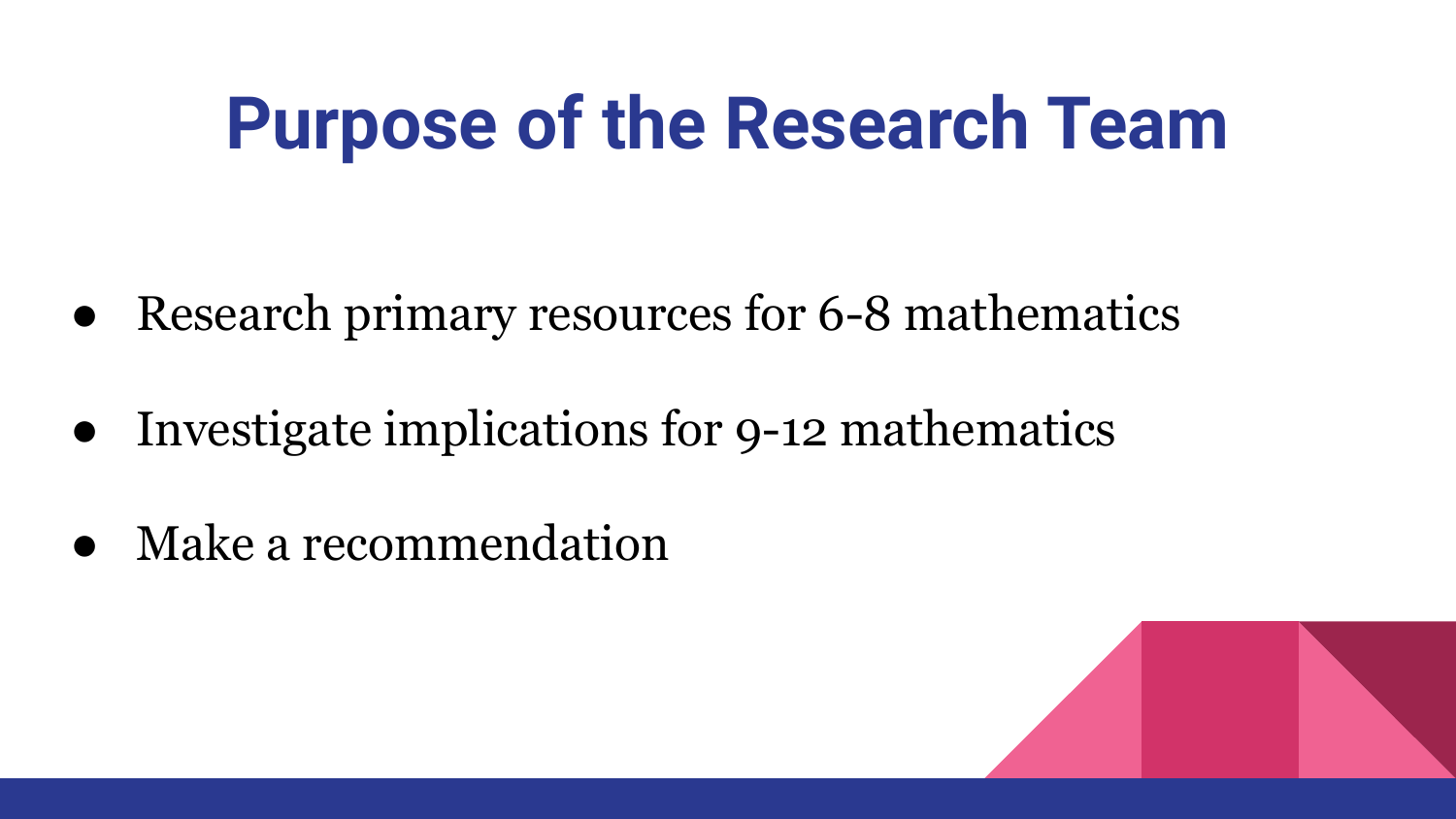# **Secondary Math Research Team**

- Math Research Team formed
- Awareness Workshops of Resources
- Comprehensive study of programs to determine the most appropriate to pilot
- Pilot Aligned to Current Scope and Sequence
- **Collect Feedback**
- Make Recommendation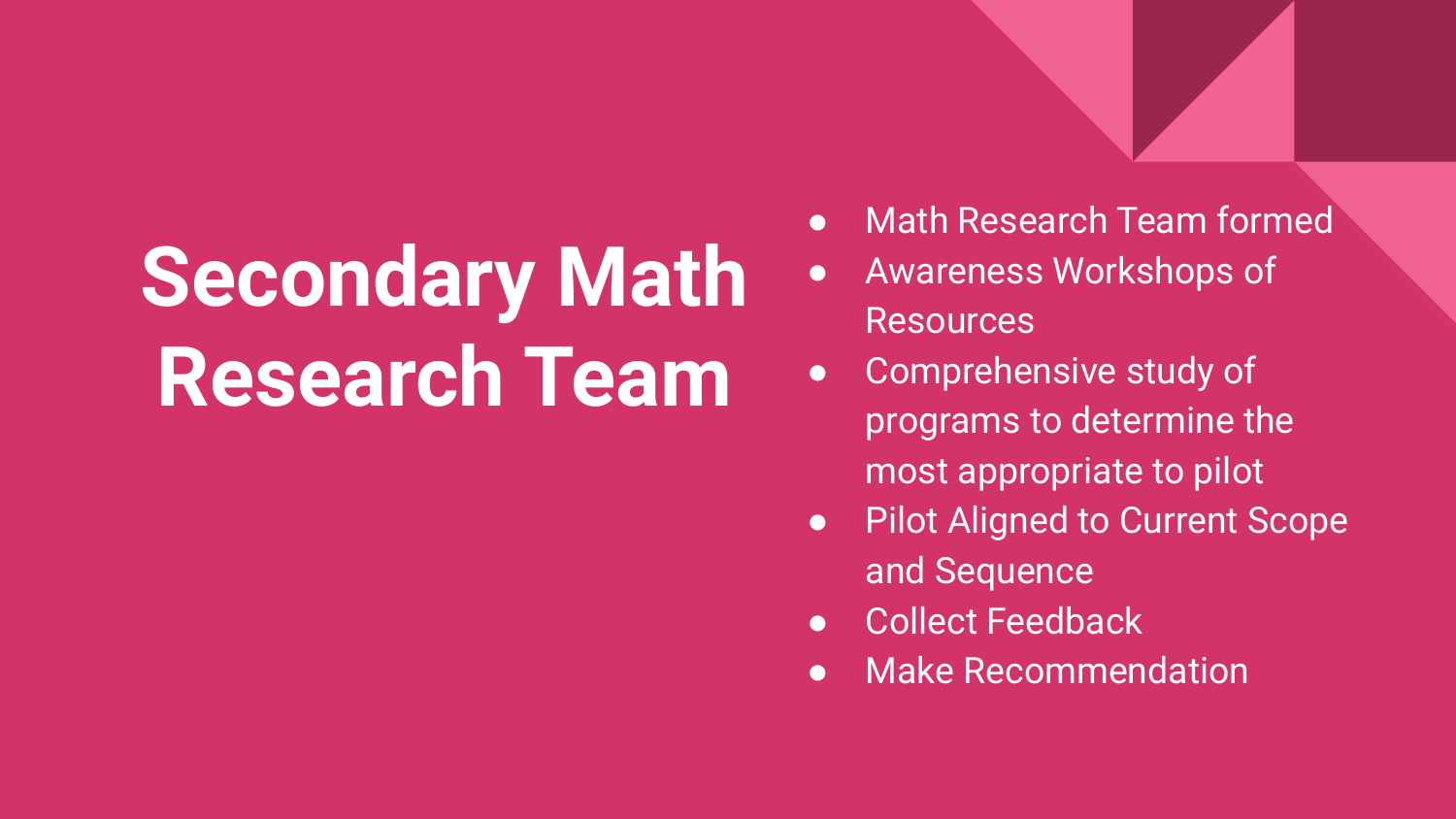

#### 1) Big Ideas Math - Modeling Real Life Common Core

## 2) Math in Focus 2020

3) Illustrative Math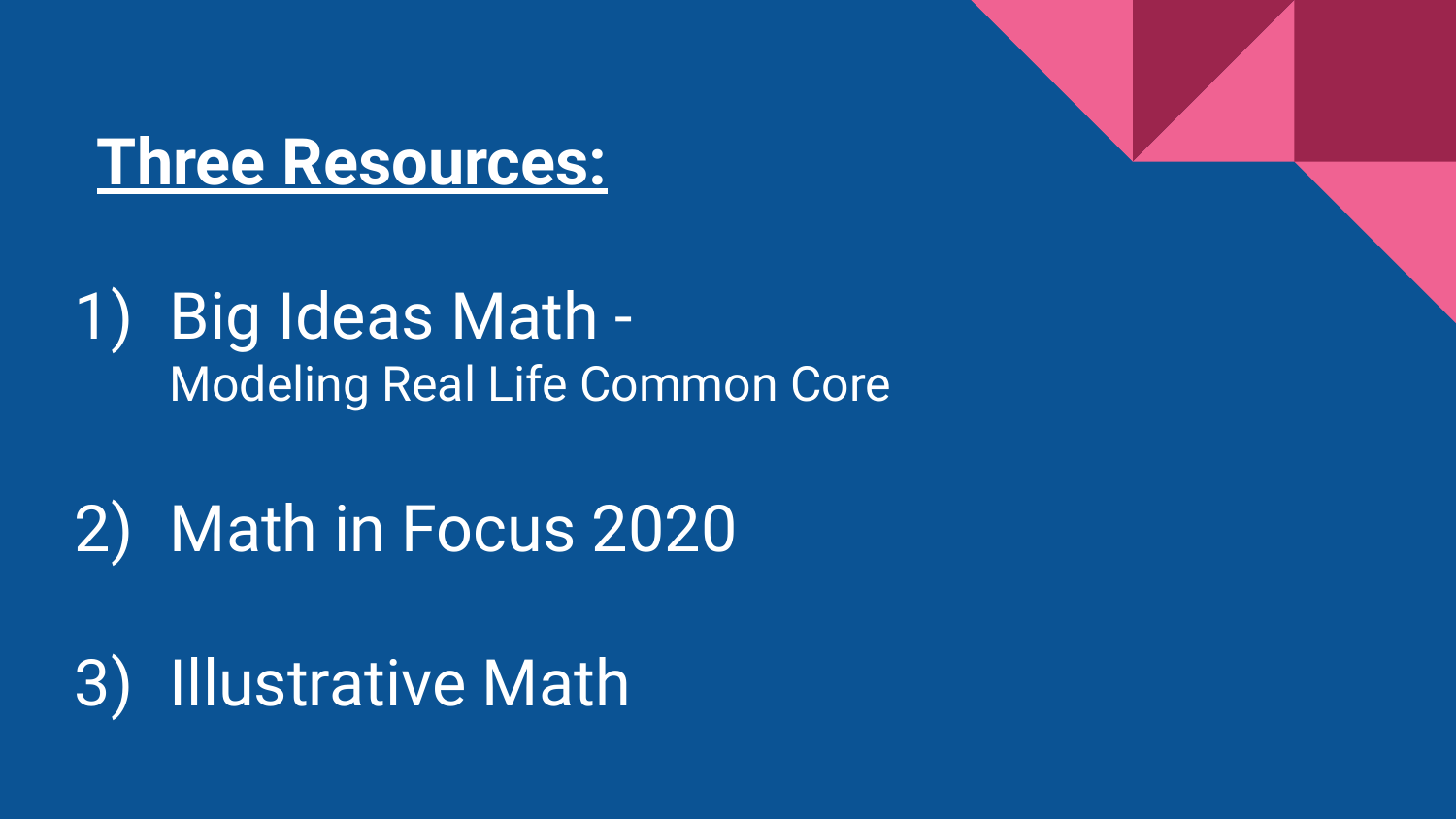**Themes and Guiding Questions**

**Alignment**

**Accessibility**

**Coherence**

**Flexibility**

**Support**

**Placement**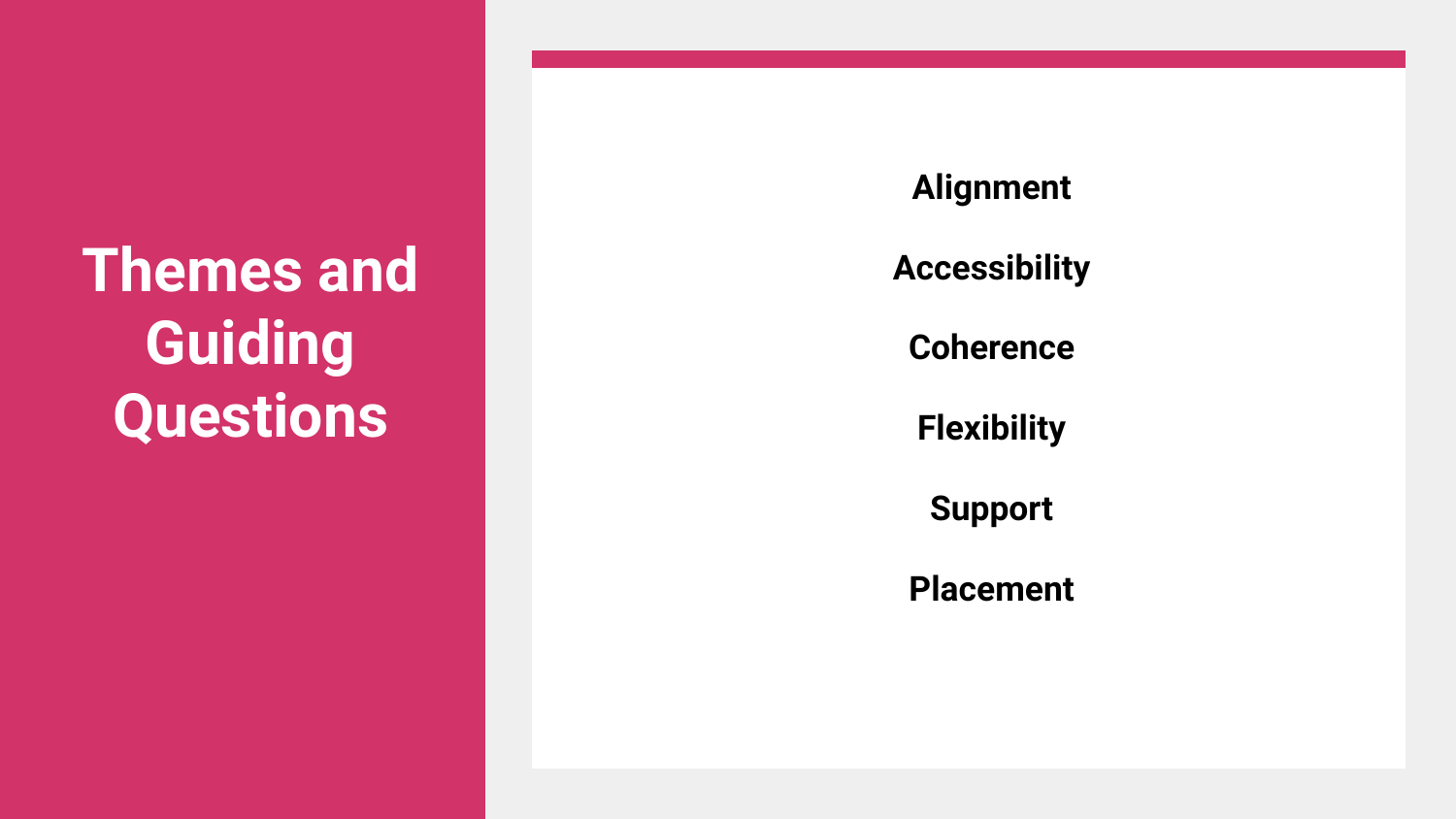# **Outcomes of the Research**

- Connecticut Schools
- Common Approaches
- Problem Solving
	- **Strategies**
- High Priority Attributes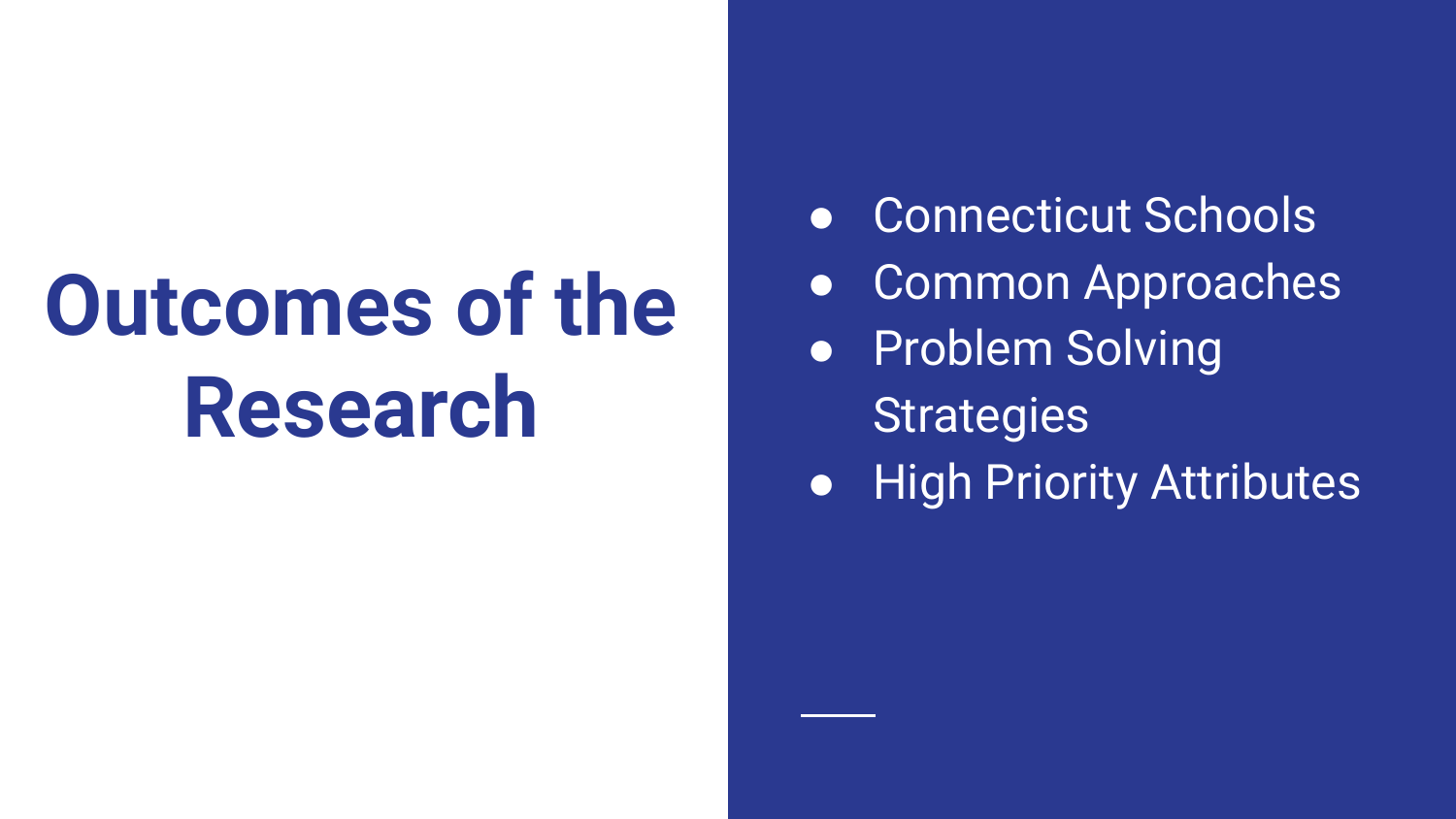

● Balance ● Alignment ● Strength of Instructional Model ● Student Engagement ● Usability ● Diversity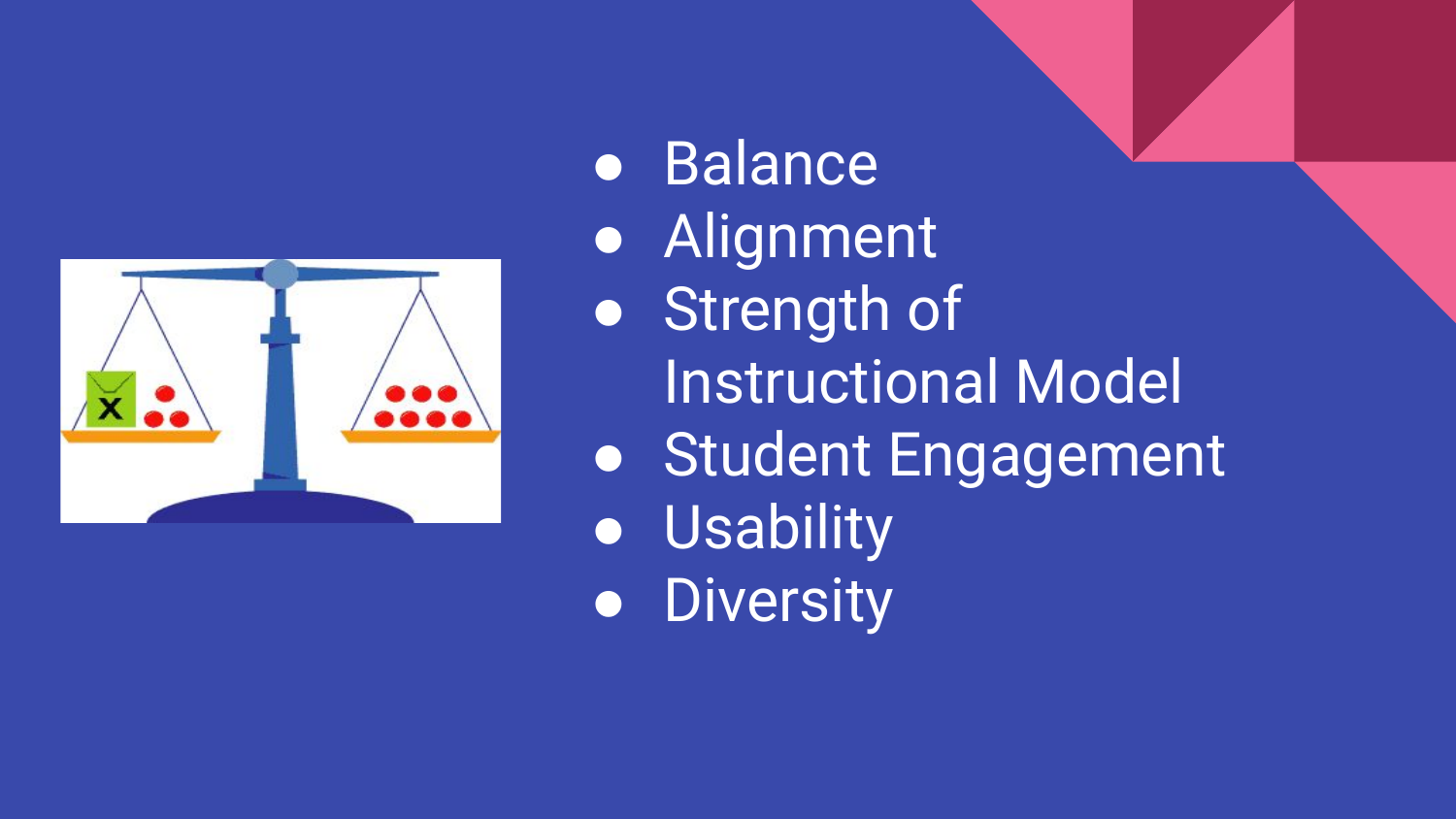## **Big Ideas Math 2019 Modeling Real Life**

#### **MODELING REAL LIFE: COMMON CORE EDITION**

 $\begin{picture}(20,20) \put(0,0){\line(1,0){10}} \put(15,0){\line(1,0){10}} \put(15,0){\line(1,0){10}} \put(15,0){\line(1,0){10}} \put(15,0){\line(1,0){10}} \put(15,0){\line(1,0){10}} \put(15,0){\line(1,0){10}} \put(15,0){\line(1,0){10}} \put(15,0){\line(1,0){10}} \put(15,0){\line(1,0){10}} \put(15,0){\line(1,0){10}} \put(15,0){\line(1$ 

Middle School





**GRADE 6 ADVANCED** 

GRADE 7

**GRADE 7 ADVANCED** 

GRADE 7 ACCELERATED GRADE 8

- **● Instructional design**
- **● Differentiation**
- **● Technology**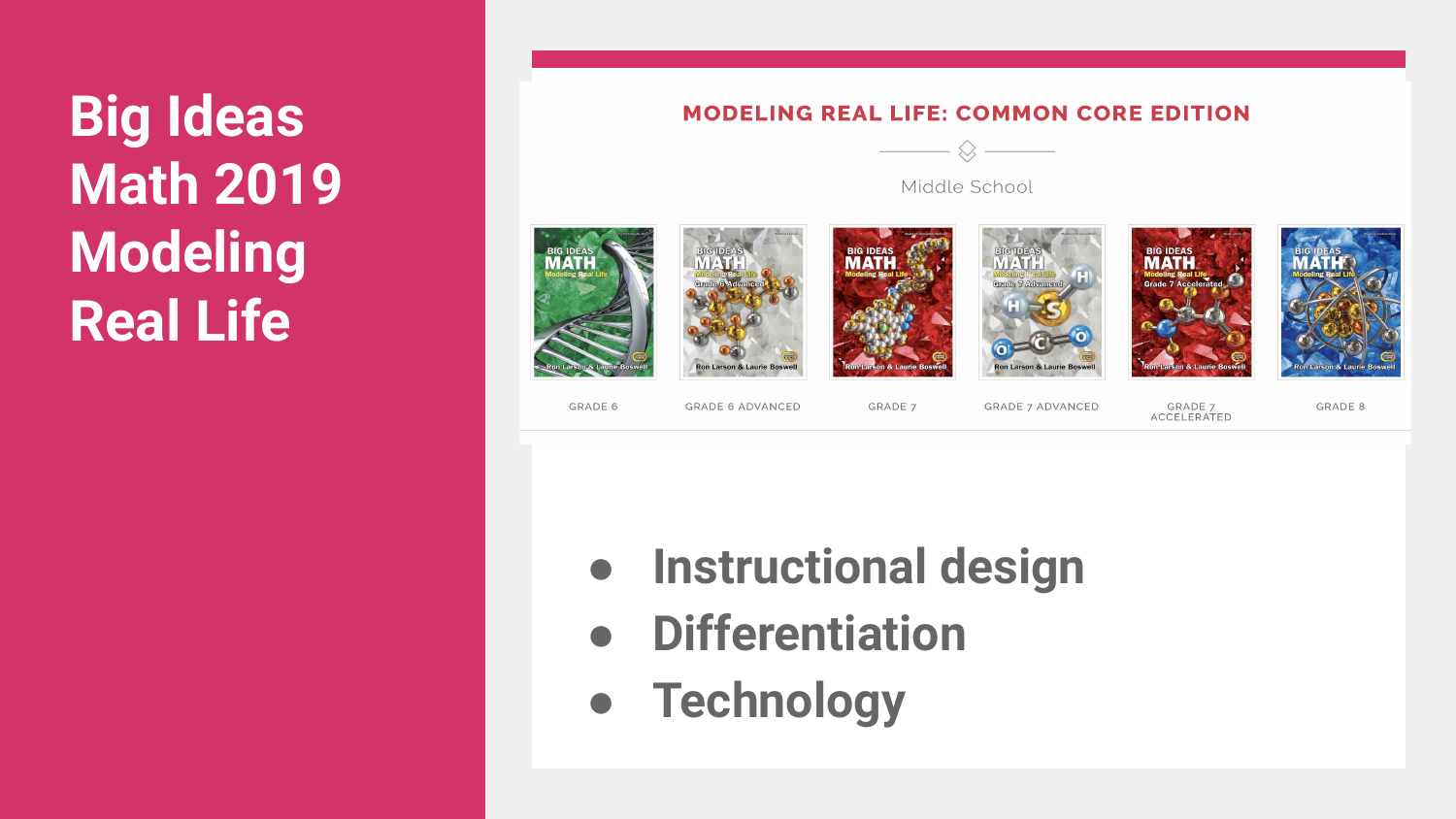### **Sample Tasks:**

- **● STEAM Video**
- **● Exploration**
- **● Vocabulary**
- **● Scaffolded Practice**
- **● Modeling Real Life**
- **● Performance Task**

#### **EXPLORATION 1**

#### **Math Practice**

Use a Table How can you use a table to represent the relationship between the numbers of girls and boys?

#### **Writing Ratios**

Work with a partner. A science class has two times as many girls as it has boys.

- a. Discuss possible numbers of boys and girls in the science class.
- **b.** What comparisons can you make between your class and the science class? Can you determine which class has more girls? more boys? Explain your reasoning.
- Write three ratios that you observe  $\mathbf{c}$ . in your classroom. Describe what each ratio represents.

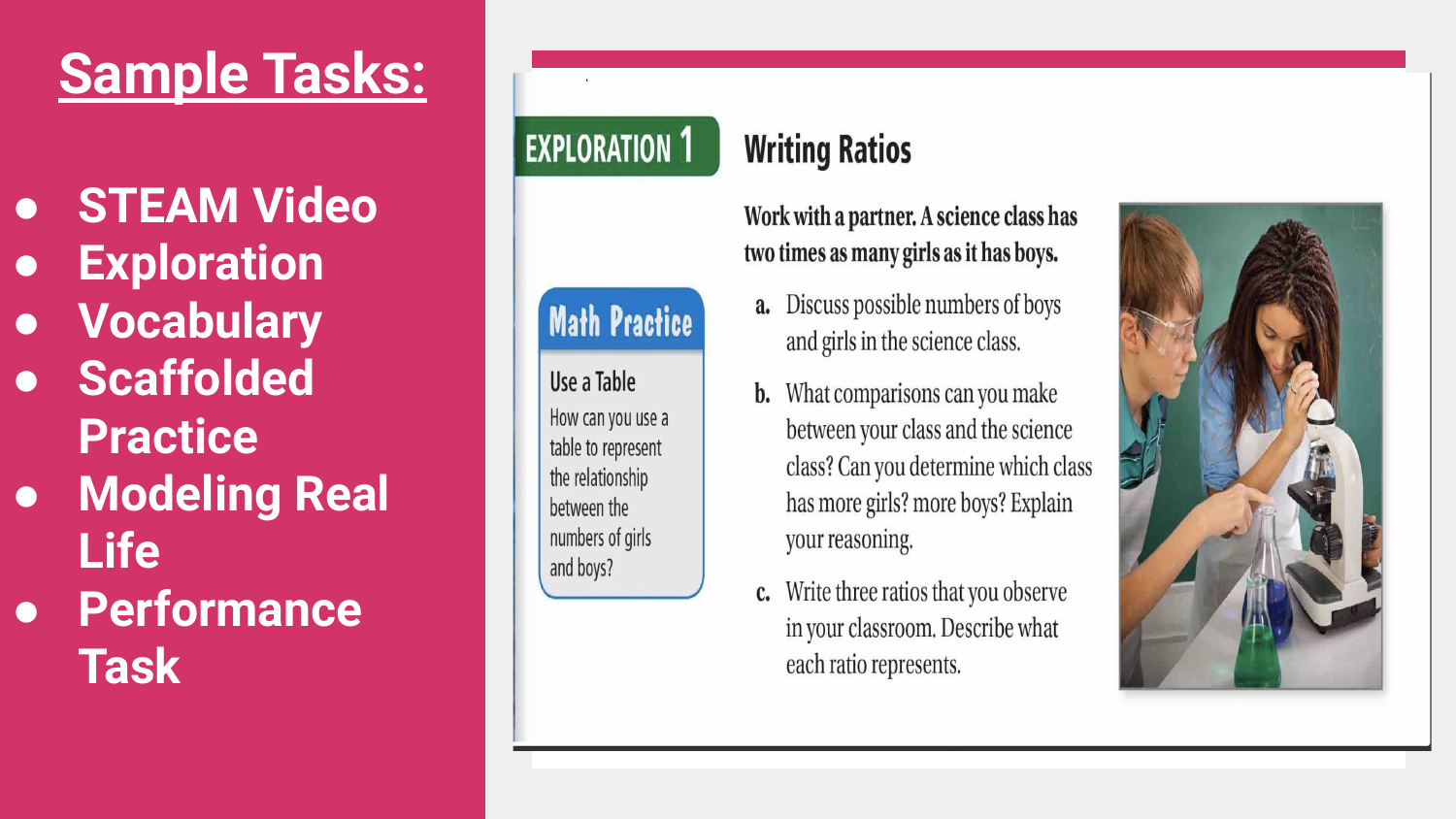### **Future Work:**

1) Update Current Scope and Sequence 2) Professional Learning 3) Continued Grade 5 -6 Articulation 4) Renaming Courses